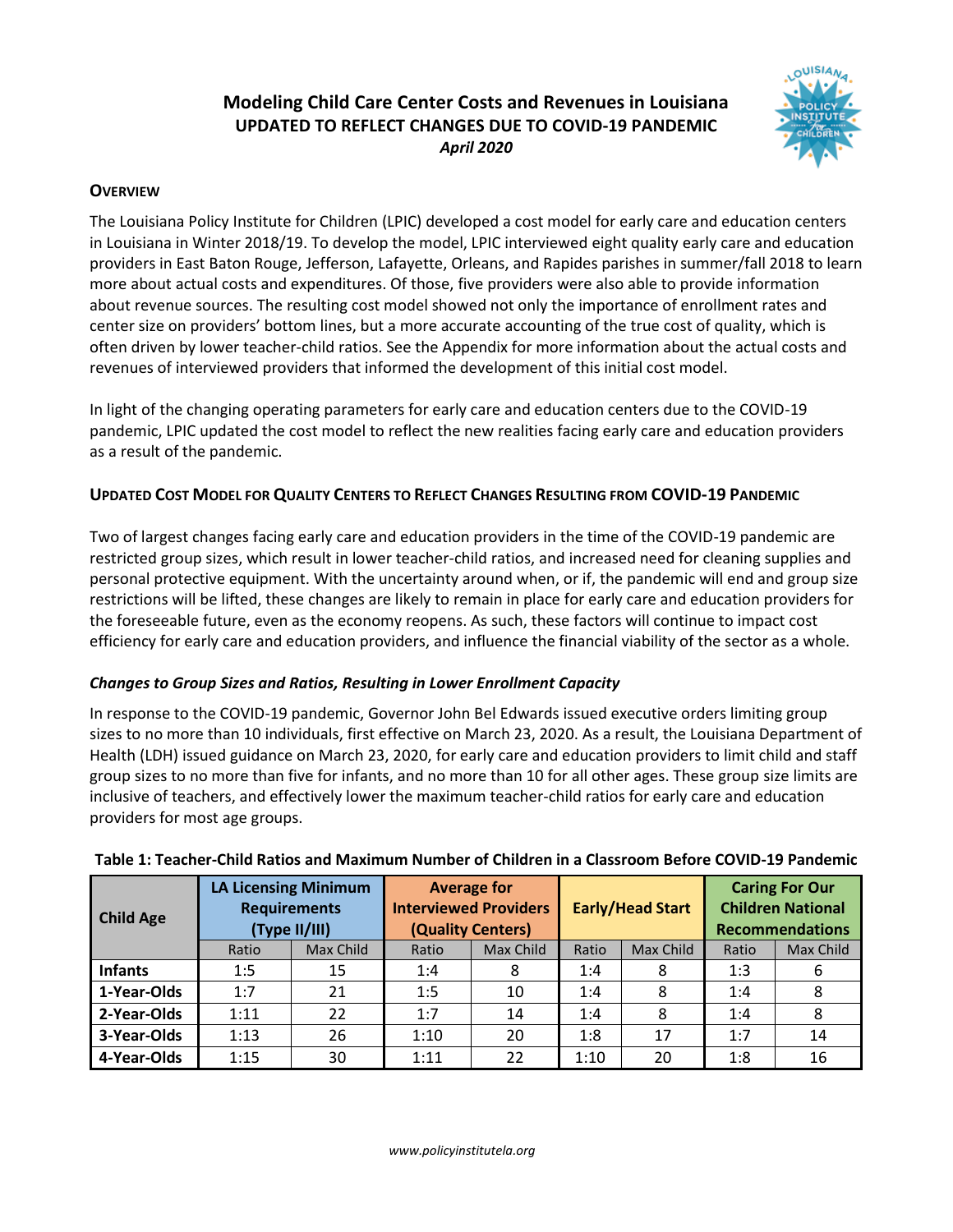| <b>Child Age</b> | <b>Adjusted LA Licensing Minimum</b><br><b>Requirements, Based on LDH</b><br><b>Guidelines (Type II/III)</b> |           | <b>Adjusted Quality Provider</b><br><b>Actual Averages, Based on</b><br><b>LDH Guidelines</b> |           | <b>Caring For Our</b><br><b>Children National</b><br><b>Recommendations</b> |           |
|------------------|--------------------------------------------------------------------------------------------------------------|-----------|-----------------------------------------------------------------------------------------------|-----------|-----------------------------------------------------------------------------|-----------|
|                  | Ratio                                                                                                        | Max Child | Ratio                                                                                         | Max Child | Ratio                                                                       | Max Child |
| <b>Infants</b>   | 1:4                                                                                                          |           | 1:4                                                                                           |           | 1:3                                                                         |           |
| 1-Year-Olds      | 1:7                                                                                                          |           | 1:5                                                                                           |           | 1:4                                                                         | 8         |
| 2-Year-Olds      | 1:9                                                                                                          | 9         | 1:7                                                                                           |           | 1:4                                                                         | 8         |
| 3-Year-Olds      | 1:9                                                                                                          | 9         | 1:9                                                                                           | q         | 1:7                                                                         | 14        |
| 4-Year-Olds      | 1:9                                                                                                          |           | 1:9                                                                                           |           | 1:8                                                                         | 16        |

## **Table 2: Resulting Teacher-Child Ratios and Maximum Number of Children in a Classroom from LDH Guidelines Regarding Group Size in Response to COVID-19**

Under the LDH guidelines, teacher-child ratios are effectively reduced by anywhere from one to six children. The group size restrictions also effectively reduce the maximum number of children allowed in any classroom by at least half in most cases, resulting in lower enrollment capacity across the entire center. For example, previously under Louisiana licensing minimum requirements, a provider could have one classroom for 2-yearolds with up to 22 children and two teachers. Now, under the revised group size restrictions, one classroom for 2-year-olds could have up to nine children and one teacher, or up to eight children and two teachers. The updated cost model includes two scenarios reflecting these teacher-child ratios adjusted for the LDH guidelines regarding group sizes — one for the maximum allowed ratios under Louisiana licensing regulations and another for the adjusted ratios based on actual averages from interviewed quality providers.

## *Increased Needs for Cleaning Supplies and Personal Protective Equipment*

Guidance from the Louisiana Department of Health and Centers for Disease Control and Prevention recommends additional cleaning and use of personal protective equipment in early care and education centers. This includes more frequent disinfecting of common-touch surfaces, staff wearing face masks and gloves, and more frequent hand washing. These increased needs are incorporated into the cost model as 20% increases in maintenance/repair/cleaning and office supplies costs.

|                  | Sample Center with Revised Teacher-Child Ratios,<br>20% Increase in Cleaning/PPE Costs, 100% Enrolled |                                                   | <b>Louisiana Child</b><br><b>Care Tuition</b> | <b>Louisiana Child</b><br><b>Care Assistance</b><br>Program<br>Reimbursement<br><b>Rate (Effective</b> |  |
|------------------|-------------------------------------------------------------------------------------------------------|---------------------------------------------------|-----------------------------------------------|--------------------------------------------------------------------------------------------------------|--|
| <b>Child Age</b> | <b>Adjusted LA Licensing</b><br><b>Minimum Requirements,</b>                                          | <b>Adjusted Quality</b><br><b>Provider Actual</b> | <b>Rates Statewide</b><br>(2017 Market        |                                                                                                        |  |
|                  | <b>Based on LDH Guidelines</b>                                                                        | <b>Averages, Based on</b>                         | <b>Rate Survey)</b>                           |                                                                                                        |  |
|                  | (Type II/III)                                                                                         | <b>LDH Guidelines</b>                             |                                               | <b>Fall 2019)</b>                                                                                      |  |
| <b>Infants</b>   | \$15,277.67                                                                                           | \$16,236.04                                       | \$8,580                                       | \$6,500                                                                                                |  |
| 1-Year-Olds      | \$11,919.92                                                                                           | \$14,669.09                                       | \$8,060                                       | \$6,175                                                                                                |  |
| 2-Year-Olds      | \$10,925.03                                                                                           | \$12,878.29                                       | \$8,060                                       | \$6,175                                                                                                |  |
| 3-Year-Olds      | \$10,925.03                                                                                           | \$11,883.40                                       | \$7,800                                       | \$5,720                                                                                                |  |
| 4-Year-Olds      | \$12,580.70                                                                                           | \$13,539.06                                       | \$7,800                                       | \$5,720                                                                                                |  |

#### **Table 3: Updated Louisiana Child Care Cost Model Annual Per Child Costs (COVID-19 Related Changes)**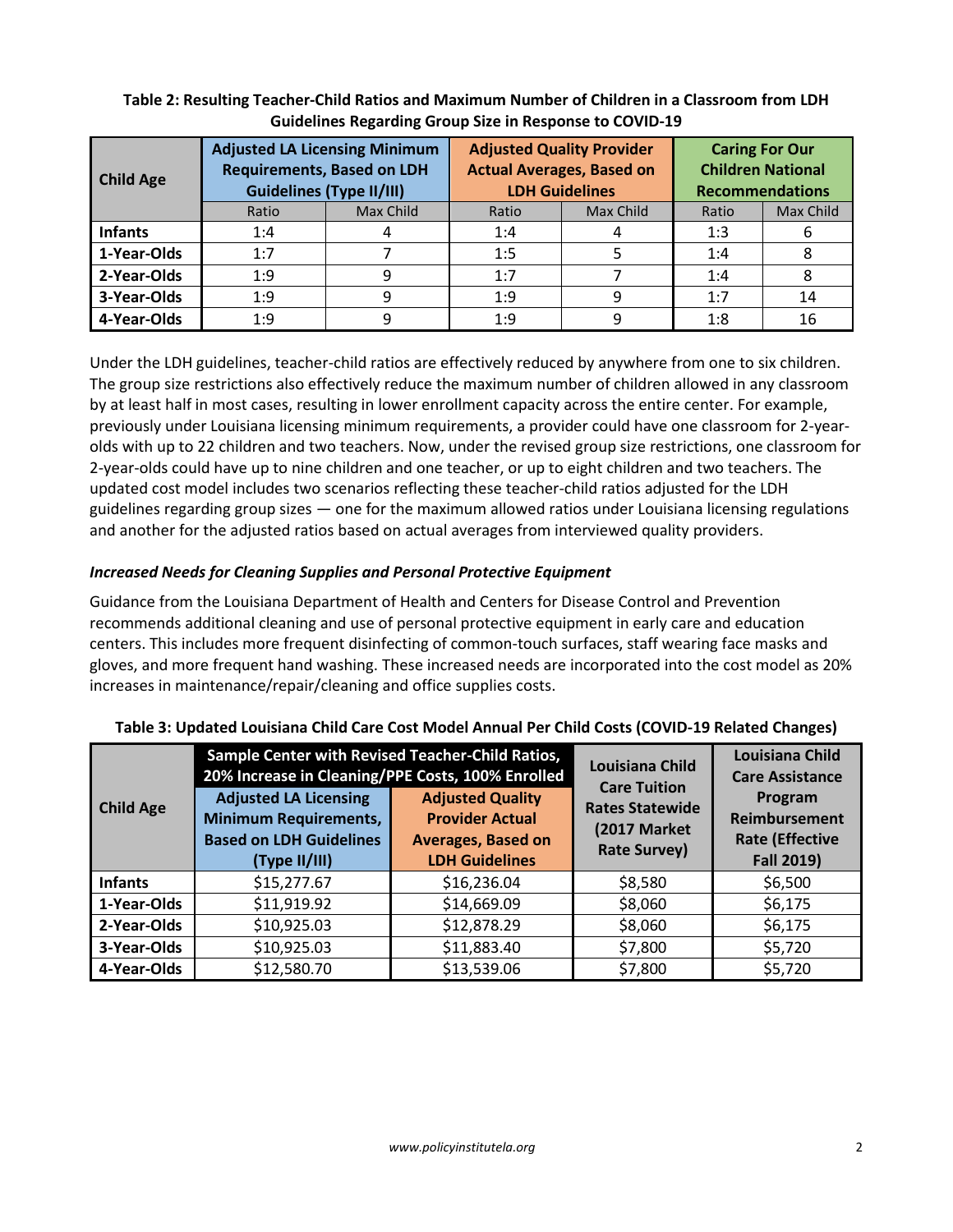|                  | <b>Initial Cost Model,</b>               | Updated Cost Model, Revised Teacher-Child Ratios, 20% Increase in<br><b>Cleaning/PPE Costs, 100% Enrolled</b> |                                                                                               |  |  |
|------------------|------------------------------------------|---------------------------------------------------------------------------------------------------------------|-----------------------------------------------------------------------------------------------|--|--|
| <b>Child Age</b> | <b>Quality Centers,</b><br>100% Enrolled | <b>Adjusted LA Licensing Minimum</b><br><b>Requirements, Based on LDH</b>                                     | <b>Adjusted Quality Provider Actual</b><br><b>Averages, Based on LDH</b><br><b>Guidelines</b> |  |  |
|                  |                                          | <b>Guidelines (Type II/III)</b>                                                                               |                                                                                               |  |  |
| <b>Infants</b>   | \$12,010.19                              | $+ $3,267.49$                                                                                                 | $+ $4,225.85$                                                                                 |  |  |
| 1-Year-Olds      | \$10,662.56                              | $+ $1,257.36$                                                                                                 | $+ $4,006.52$                                                                                 |  |  |
| 2-Year-Olds      | \$9,122.42                               | $+ $1,802.61$                                                                                                 | $+ $3,755.87$                                                                                 |  |  |
| 3-Year-Olds      | \$7,967.31                               | $+ $2,957.72$                                                                                                 | $+ $3,916.08$                                                                                 |  |  |
| 4-Year-Olds      | \$8,399.61                               | $+ $4,181.09$                                                                                                 | $+ $5,139.46$                                                                                 |  |  |

**Table 4: Difference in Per Child Costs Between Initial Cost Model and Updated Cost Model**

### *Key Takeaways & Findings*

- **With new ratios, current reimbursement rates are substantially insufficient:** Reimbursement rates for state programs, including the Child Care Assistance Program, would cover approximately 40% to 55% of per child costs at quality providers operating under revised teacher-child ratios due to COVID-19 and related government guidelines. These gaps will further put quality, reliable early care and education out of reach for many working families, including those essential to keeping the economy moving.
- **Maximizing enrollment is even more important:** Prior to COVID-19, enrollment rates already significantly impacted cost efficiency for providers, often making the difference between breaking even or turning a small profit and financial insolvency. With teacher-child ratios and maximum group sizes further reduced and the same amount of space available to providers as before, providers are faced with spreading the same fixed, noninstructional costs across lower enrollments, driving up overall per child costs.
- **Without additional revenues, many providers will be unable to survive financially:** To operate within the revised ratios resulting from the COVID-19 pandemic, many providers will need to balance covering costs with what families can afford. Prior to COVID-19, the annual cost for quality, reliable early care and education was already almost that of college tuition. Now, early care and education tuition rates will outpace college tuition rates and likely price out many working families in need of early care and education in order to work all together. This reality may drive some providers to closure rather than run the risk of carrying large losses.

#### **RECOMMENDATIONS**

Based on updated cost model, the Louisiana Policy Institute for Children recommends the following actions to address issues around affordability and access for both families and providers in the era of COVID-19.

• **Revamp the early care and education funding system to be more sustainable for families and providers:** Prior to COVID-19, the funding system for early care and education already left many working families without access to child care options that were high quality, reliable, AND affordable. At the same time, the system left most early care and education providers barely breaking even, if they were making a profit at all. With the operating cost realities facing early care and education as a result of COVID-19, the sector now more than ever would benefit from a revised funding system that not only enables working families to access high-quality, reliable, and affordable early care and education, but also treats early care and education as the essential industry that it is. This would include, at minimum, a consistent dedication of state and federal funds, as well as policies to incentivize the addition of local and employer funds, to support the working families that form the backbone of the state economy.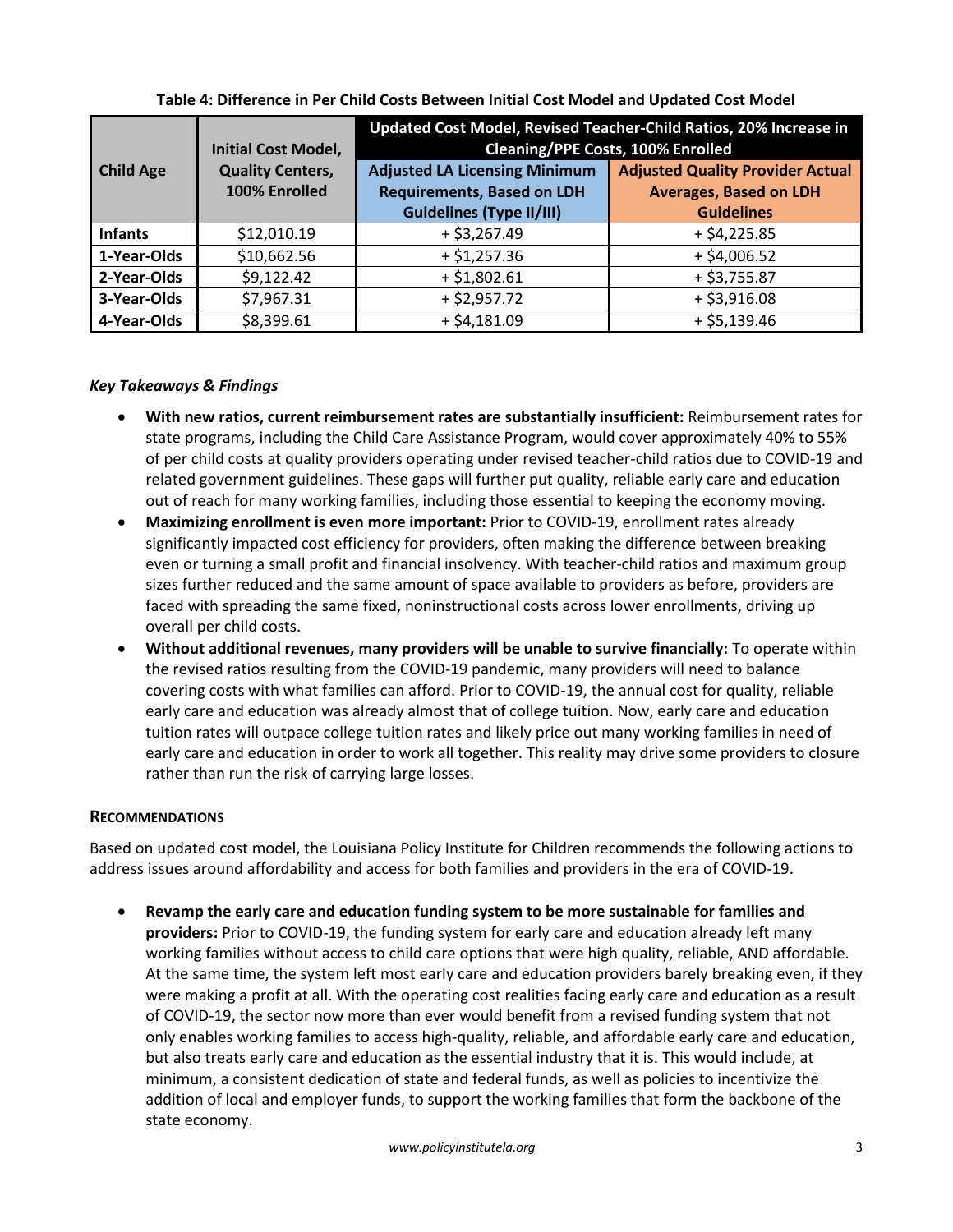- **Increase all reimbursement rates, especially for infants and toddlers:** With increased per child costs as a result of the COVID-19 pandemic, the gap between reimbursement rates and providers' actual costs is even greater than before. For infant and toddler care especially, costs in quality programs are nearly double the current CCAP reimbursement rate, placing quality care out of financial reach for many Louisiana families. The high costs can also be prohibitive for early care and education centers that opt to not serve our youngest children rather than run the risk of losing money, further reducing the options available to families. Increasing reimbursement rates to better align with actual tuition rates and costs will increase access for families, especially to quality slots, both financially and in availability.
- **Increase use of shared services and other supports to effectively increase center size:** Data from the actual providers and the costs model show that center size matters, especially around efficiency for non-instructional costs, and even more so with the revised group size limitations. Small centers often manage operational needs at similar costs to larger centers, which has a greater impact on their bottom lines. Spreading operational and fixed costs over larger enrollment would reduce per child costs and increase net revenues for centers. Now may be the time to bring together early care and education centers with family and in-home providers to further explore banding together to benefit from larger economies of scale.
- **Improve Louisiana's current Early Childhood Coordinated Enrollment System to accurately capture vacancies in child care programs, as is done now for publicly funded pre-k and Head Start/Early Head Start programs, to provide families with a single, comprehensive resource and facilitate full enrollment in all programs:** Families seeking early care and education for their young children may have multiple options available to them; however, it is not always easy to find available spots in child care. While availability in public programs like Head Start and LA4 are accessible to families from a single source under the current Early Childhood Coordinated Enrollment System, availability in publicly funded early care and education programs is not part of this system. Parents often must contact individual early care and education centers to determine availability. This can be a time consuming, and even daunting, task for families. In addition, the current system places private providers at a disadvantage when competing with LA4, NSCED, and Head Start/Early Head Start for enrolling children. Given that lack of 100% enrollment is a big cost driver for early care and education providers, this further compounds the high cost per child for public dollars in the Child Care Assistance Program, as well as parents paying tuition.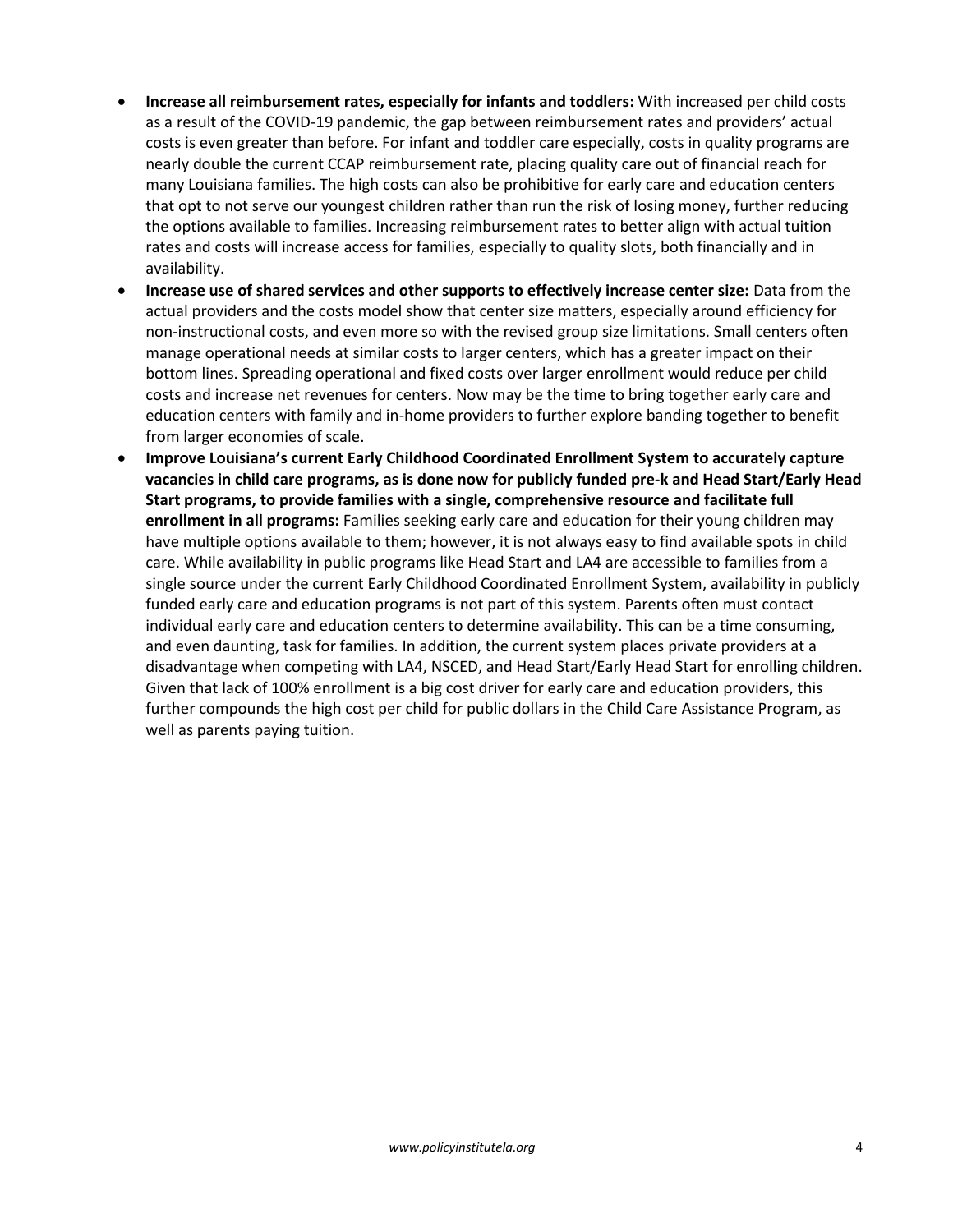# **APPENDIX DEVELOPING THE INITIAL COST MODEL (WINTER 2018/19)**

## **ACTUAL COSTS & REVENUES AT QUALITY CHILD CARE CENTERS**

All eight interviewed providers received a rating of Proficient or higher in 2017-18, including one rating of Excellent and five that would fall in the newly created High Proficient range. Compared to the 17% rate of all Type III centers earning a rating of High Proficient or Excellent, this sample focuses on higher performing providers.

For interviewed providers, center size ranged from 42 to 165 children, with enrollment rates between 57% and 100%. These centers serve children of all ages, with many receiving funds from at least one public program — LA4 (1 provider), NSECD (2), PEG (3), Early/Head Start (2).

Average salaries at interviewed providers were \$25,099 for lead teachers — about half of the average salary of a K-12 teacher — and \$18,406 for assistant teachers. As with many child care centers, interviewed centers provide minimal benefits to staff, typically only paid holidays and vacation days. Three of the centers are able to provide medical coverage to staff. Salaries and benefits are a reflection of centers' bottom lines. All interviewed providers want to be able to increase teacher salaries, however, most cannot afford to at this time.

| <b>Child Age</b> | <b>LA Licensing Minimum</b><br><b>Requirements</b><br>(Type II/III) | <b>Average for</b><br>Interviewed Providers Early/Head Start<br>(Quality Centers) |      | <b>Caring For Our</b><br><b>Children National</b><br><b>Recommendations</b> |
|------------------|---------------------------------------------------------------------|-----------------------------------------------------------------------------------|------|-----------------------------------------------------------------------------|
| <b>Infants</b>   | 1:5                                                                 | 1:4                                                                               | 1:4  | 1:3                                                                         |
| 1-Year-Olds      | 1:7                                                                 | 1:5                                                                               | 1:4  | 1:4                                                                         |
| 2-Year-Olds      | 1:11                                                                | 1:7                                                                               | 1:4  | 1:4                                                                         |
| 3-Year-Olds      | 1:13                                                                | 1:10                                                                              | 1:8  | 1:7                                                                         |
| 4-Year-Olds      | 1:15                                                                | 1:11                                                                              | 1:10 | 1:8                                                                         |

#### **Table A1: Teacher-Child Ratios in Cost Model Centers**

Average per child costs ranged from over \$11,000 for infants to over \$8,000 for 4-year-olds. These costs largely reflect lower teacher-child ratios and enrollment rates. To maintain program quality, many interviewed providers operate with teacher-child ratios lower than state regulations mandate, requiring providers to hire additional teachers and operate in larger facilities. Interviewed centers with less than full enrollment must also still employ enough teachers to staff classrooms, even if those classrooms are not fully enrolled, to sustain program quality and ensure appropriate teacher-child ratios. Capital costs and space constraints also influence center costs, size, and expansion. Some providers spoke about the challenges of affording capital costs, especially with the few funding options available.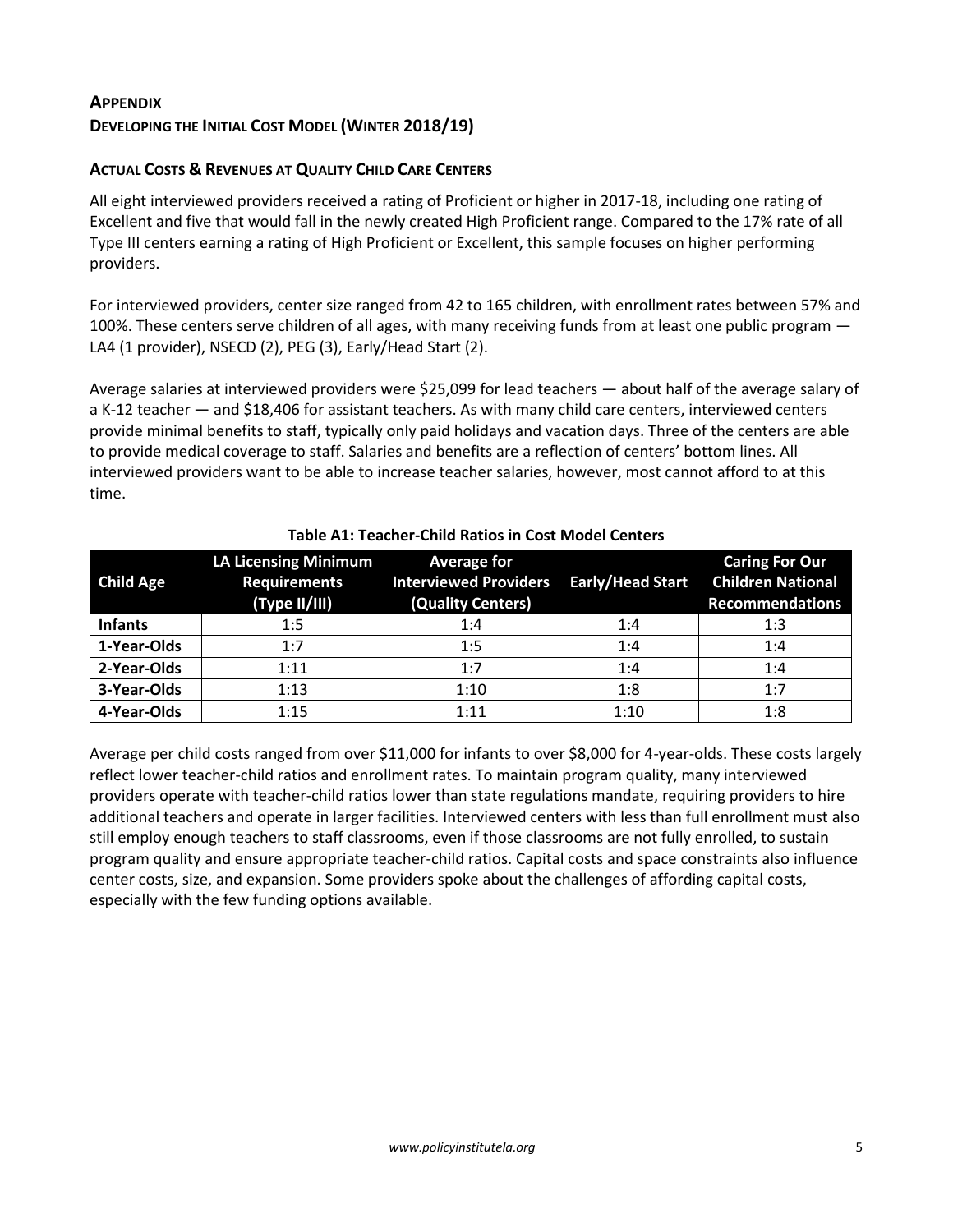| <b>Child Age</b> | <b>Average Cost for</b><br><b>Interviewed</b><br><b>Providers</b><br>(Quality Centers) | <b>Louisiana Child Care</b><br><b>Tuition Rates Statewide</b><br>(2017 Market Rate<br>Survey) | <b>Louisiana Child Care</b><br><b>Assistance Program</b><br><b>Reimbursement Rate</b><br>(Effective Fall 2019) |
|------------------|----------------------------------------------------------------------------------------|-----------------------------------------------------------------------------------------------|----------------------------------------------------------------------------------------------------------------|
| <b>Infants</b>   | \$11,071.72                                                                            | \$8,580                                                                                       | \$6,500                                                                                                        |
| 1-Year-Olds      | \$10,609.73                                                                            | \$8,060                                                                                       | \$6,175                                                                                                        |
| 2-Year-Olds      | \$9,510.20                                                                             | \$8,060                                                                                       | \$6,175                                                                                                        |
| 3-Year-Olds      | \$8,346.22                                                                             | \$7,800                                                                                       | \$5,720                                                                                                        |
| 4-Year-Olds      | \$8,337.83                                                                             | \$7,800                                                                                       | \$5,720                                                                                                        |

### **Table A2: Per Child Amounts**

Financial data provided by centers underscores the tight margins centers operate in, with most struggling to break even or operating at a loss. For centers participating in Early Head Start and Head Start, the public programs that provide the highest funding per child, participation in these programs can make the difference in the centers' bottom lines. Other providers may get creative or benefit from relationships with other organizations. One interviewed provider forgoes a salary three or four months out of the year to ensure all other bills can be paid, and is only able to do this with a spouse employed full time elsewhere. Three interviewed providers are affiliated with and subsidized by larger organizations, which includes facility use at no cost.

Compounding this is the fact that early care and education center tuition rates do not always cover program costs. Interviewed providers care about providing access to families of all income levels and try to keep tuition rates affordable, balancing their real costs and what families can afford. Similarly, some interviewed providers participate in public programs even though funding does not cover the full cost because they want families of all income levels to be able to access their program. In some cases, before/after care and summer programs help centers fill gaps between tuition/reimbursements and costs. One interviewed provider set tuition lower than needed when first opening to draw in families and has begun gradually increasing rates, in part due to lower than desired enrollment. This center is now considering increasing tuition rates more aggressively to better cover costs.

Regardless of costs, families need child care year round. Interviewed providers stated tuition-paying families typically utilize child care all year, and a subset of families with children in public programs participate in summer programs. Unfortunately, many public programs, including LA4, NSECD, and PEG, cover only 6 hours per day for 10 months.

## **INITIAL COST MODEL FOR QUALITY CENTERS (WINTER 2018/19)**

Data from providers was used to inform the creation of a cost model that, as providers suggested, increased lead teacher salaries by \$3 an hour and assistant teacher salaries by \$2 an hour. Cost model inputs were based on actual averages from providers, including expenses and teacher-child ratios.

## *Key Takeaways & Findings*

- **Enrollment rates significantly impact cost efficiency:** Centers with less than full enrollment must employ more teachers than needed to ensure appropriate teacher-child ratios. Adjusting a sample center's enrollment rate from 80% to 100% reduced average per child costs by 18% to 20%, or anywhere from \$1,841 to over \$2,700.
- **Center size matters:** Even with full enrollment, smaller centers do not prove profitable with significantly higher per child costs, having to spread fixed costs over a smaller number of children. Larger centers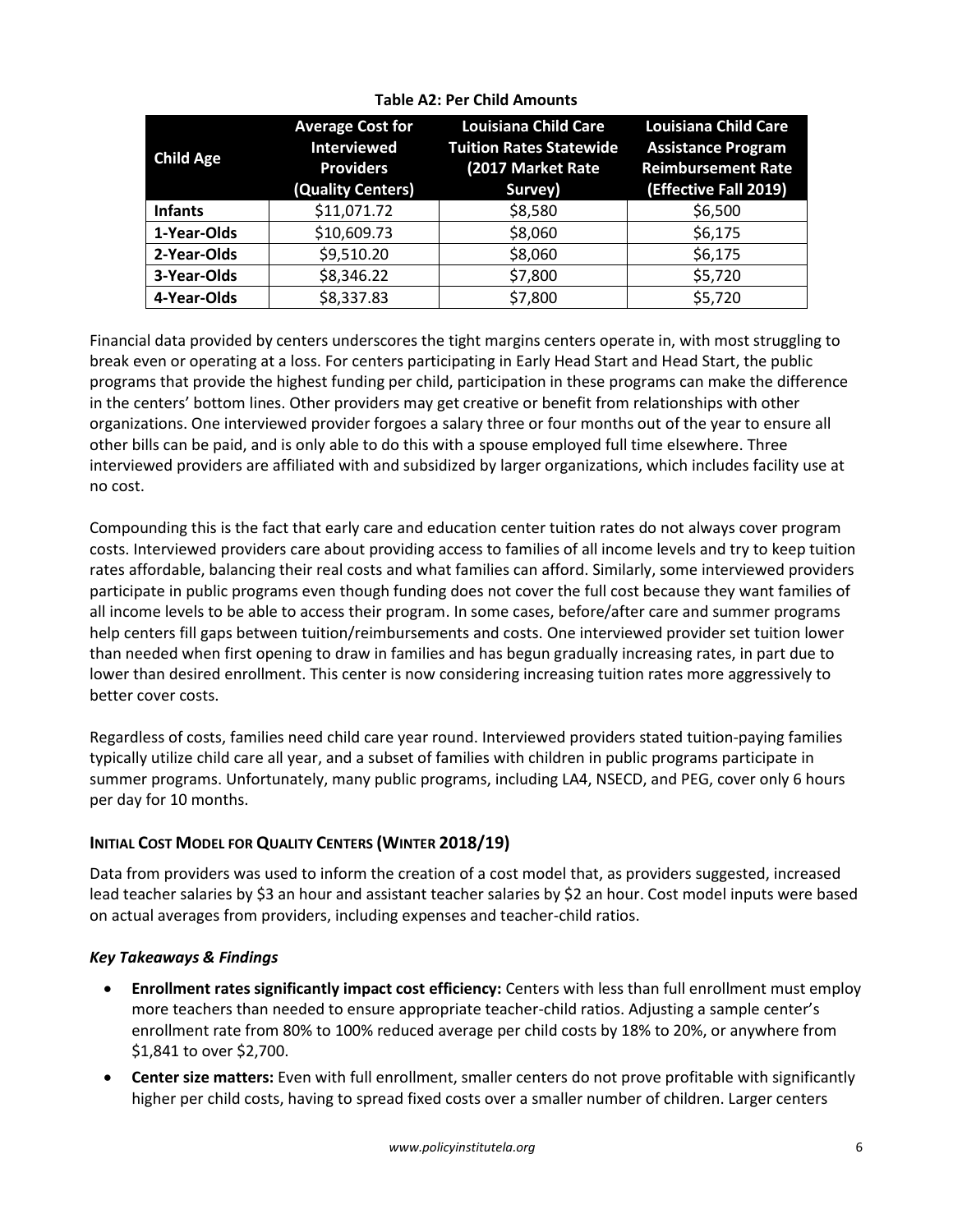experience greater cost efficiency through the ability to distribute fixed costs across a larger number of children.

• **Ensuring quality programs comes at a cost:** Research shows lower teacher-child ratios improve quality. To provide quality programming, centers operate with teacher-child ratios below minimum state licensure requirements. To meet certain pre-kindergarten requirements, centers employ teachers with bachelor's degrees to lead classrooms for 4-year-olds and pay higher wages to compete with elementary schools for talent. Infant care is expensive, costing at least \$3,600 more than care for 3- and 4-year-olds.

|                  | <b>Sample Center with Increased Teacher Salaries</b> | <b>CCAP</b>  |                                        |
|------------------|------------------------------------------------------|--------------|----------------------------------------|
| <b>Child Age</b> | 100% Enrolled                                        | 80% Enrolled | Reimbursement<br>(Effective Fall 2019) |
| <b>Infants</b>   | \$12,010.19                                          | \$14,732.53  | \$6,500                                |
| 1-Year-Olds      | \$10,662.56                                          | \$13,177.58  | \$6,175                                |
| 2-Year-Olds      | \$9,122.42                                           | \$11,339.91  | \$6,175                                |
| 3-Year-Olds      | \$7,967.31                                           | \$9,808.51   | \$5,720                                |
| 4-Year-Olds      | \$8,399.61                                           | \$10,371.22  | \$5,720                                |

**Table A3: Initial Cost Model Annual Per Child Costs (Winter 2018/19)**